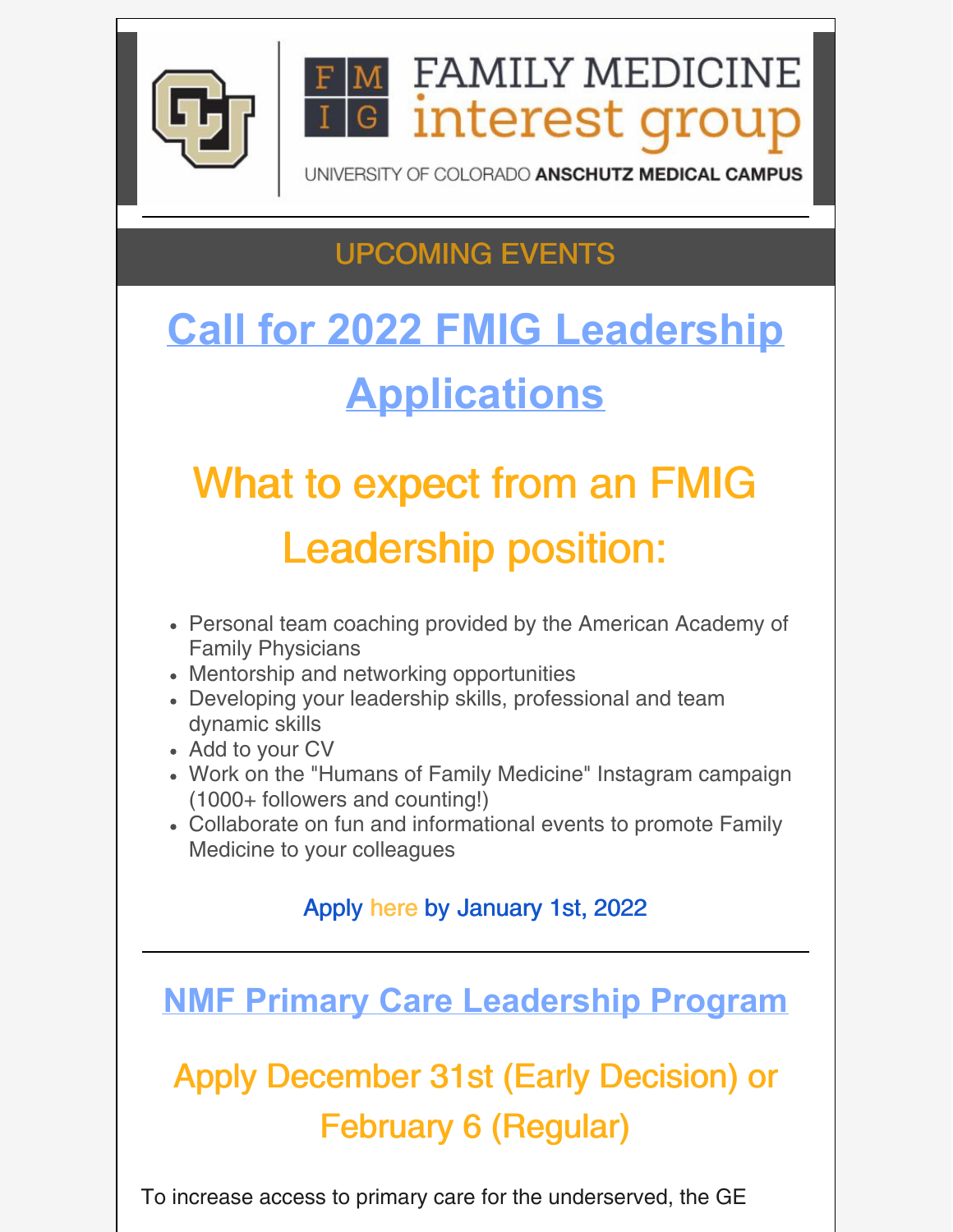Foundation and National Medical Fellowships founded the Primary Care Leadership Program (PCLP) in 2012. Now entering its eleventh (11th) program year, PCLP provides future healthcare professionals with an opportunity to experience the challenges and rewards of primary care practice in community health centers across the US. This program is open to medical students and graduate-level nursing and physician assistant students who are poised to become leaders in primary care.

Apply by: December 31st, 2021 or February 6th, 2022

Website: click [here](https://nmfonline.org/about-our-scholarships-and-awards/service-learning-programs/nmf-primary-care-leadership-program/?utm_medium=email&utm_campaign=PCLP Opening NMF Scholarships  Programs - October 26 2021&utm_content=PCLP Opening NMF Scholarships  Programs - October 26 2021+Preview+CID_81aa272ae3e58816e64c3e6eadd99397&utm_source=Email marketing software&utm_term=The NMF Primary Care Leadership Program)

Apply [here](https://nmf.smapply.io/)

#### GET INVOLVED

#### **Want To See An Event Happen? Let us know!**

Send us your suggestions of events and topics you would like to see as part of FMIG! Send us your ideas [HERE](https://forms.gle/6hGn9mDpepsrhQKG9)

#### **Join CAFP Projects, Committees and Networking**

Colorado Academy of Family Physicians is looking to have more medical students join them and take part in various committees. Attached to this email [\(here\)](https://files.constantcontact.com/29e4ace2701/83161f45-7b2e-4370-a11c-4547d08ac705.docx?rdr=true) is a document outlining the various ways students can be involved. The highlights are joining the board of directors, taking part in public health projects, serving on the education committee, and attending summits, conferences and networking events. The details are attached, but please feel free to respond to this email with any questions.

#### **Highlight**

**Follow us on Instagram! [#Humansoffamilymedicine](https://www.instagram.com/humansoffamilymedicine/)**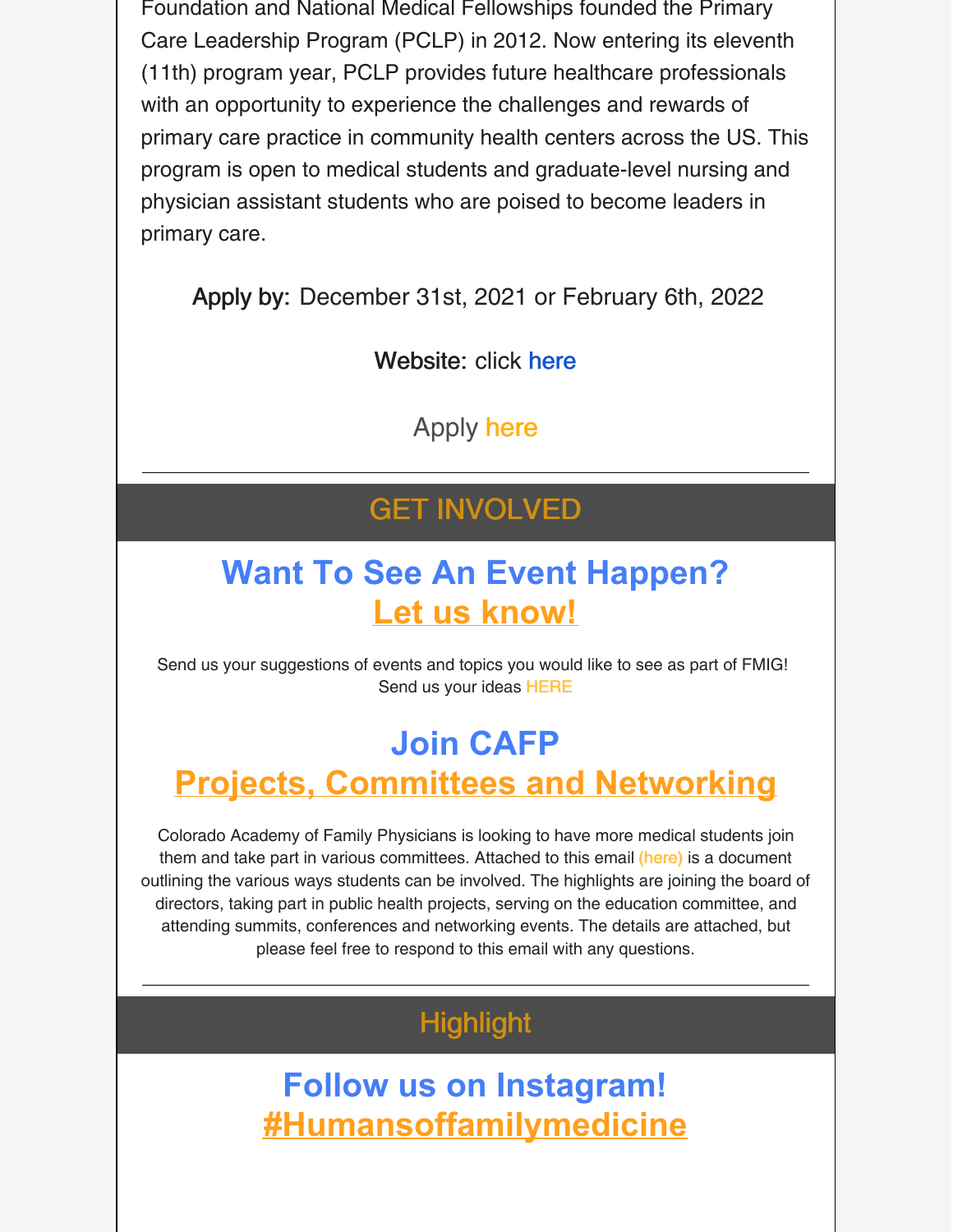

"Our healthcare system is terrible at baseline and then exponentially worse for people of color, especially if they do not speak English, are from outside the US, undocumented, disabled, LGBTQ+, or have a combination of all those identities. As a physician, it's our job to advocate for what's right and to try our best to protect our patients from harm created by our healthcare system. And I don't mean patient safety harm only. I also mean interpersonal harm, financial harm, psychological harm, and any other harm they are at risk of experiencing due to their medical care. We owe it to our patients and to ourselves as future patients to work towards fixing the inequities." -Dr. Alicia Wong MD/MPH

#### **NETWORKING**

### **Family Medicine Resident Mentoring**

For students interested in resident and/or faculty mentors, this is an informal program with the hope of being mutually beneficial to all parties involved. The goal is to help med students have a better understanding of family physicians and to help students succeed whether they decide family medicine is the right specialty for them or not. Mentorship can range from help with personal statements, application preparation, and more!

We ask that mentors and mentees meet at least once a semester. Please fill out the quick form below so that we can best pair you with a good fit. **If you are [interested,](https://docs.google.com/forms/d/e/1FAIpQLSevbHXs2CWwKSZjpZNhmc22hHs9MJwb7s1D5aKo6FyfMQ7nXA/viewform?c=0&w=1) sign up here.**

For more [information,](mailto:cleveland.piggott@ucdenver.edu) questions, or concerns, please contact**Cleveland Piggott, MD**.

#### **Looking for an MSA or Scholarly Project in Family Medicine?**

Go to the Department of Family Medicine MSA Program webpage to fill out an interest form to schedule a meeting to get connected with potential mentors, or